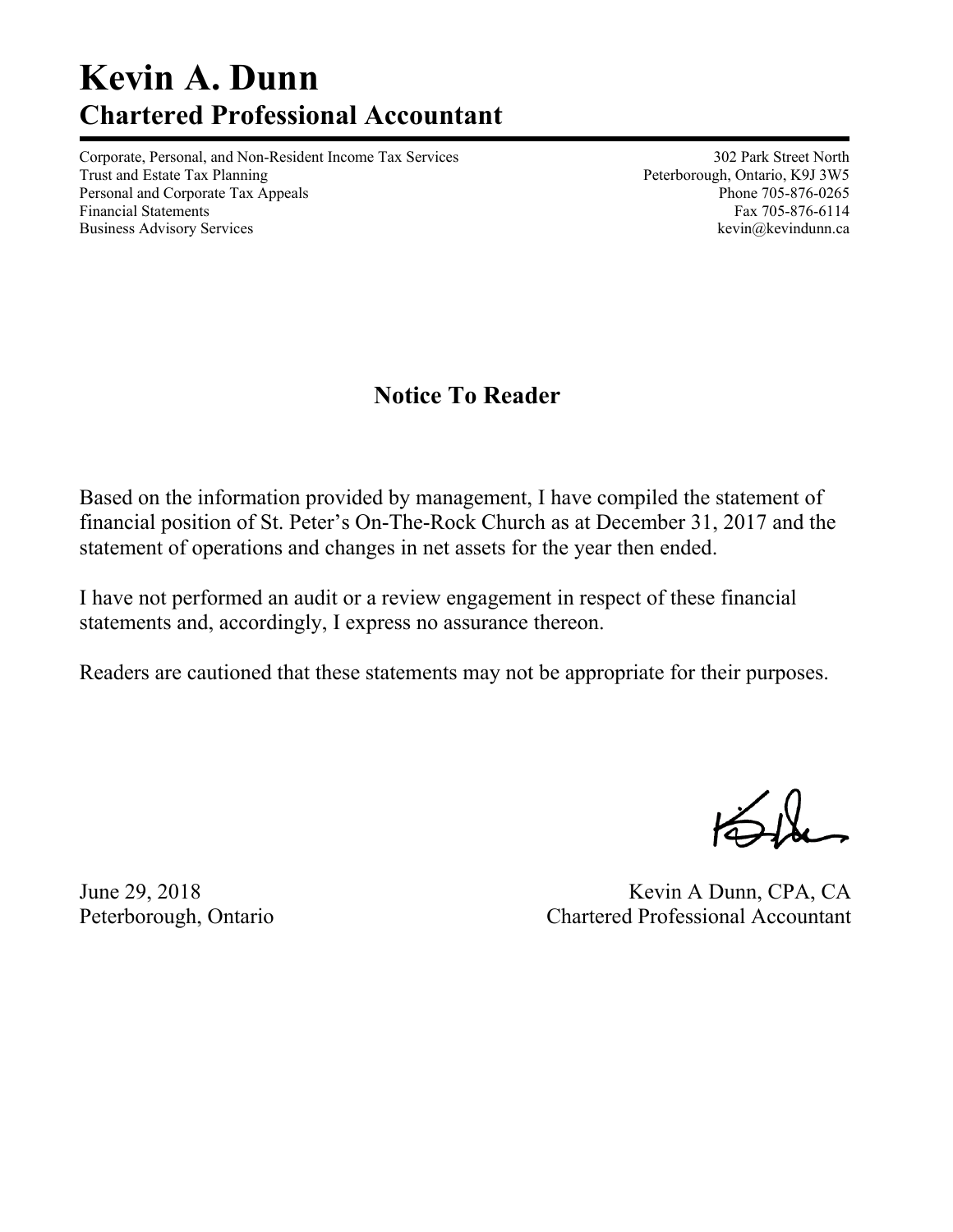## **ST. PETER'S ON‐THE‐ROCK CHURCH Statement of Financial Position December 31, 2017**

|                     | 2017   | 2016   |
|---------------------|--------|--------|
| <b>ASSETS</b>       |        |        |
| Cash                | 94,666 | 82,007 |
| Accounts receivable | 2,889  | 2,162  |
|                     | 97,555 | 84,169 |
|                     |        |        |
| <b>NET ASSETS</b>   |        |        |
| Operating fund      | 17,452 | 10,889 |
| Capital fund        | 54,332 | 50,224 |
| Memorial fund       | 10,962 | 9,876  |
| Music fund          | 14,809 | 13,180 |
|                     | 97,555 | 84,169 |

## **Prepared Without Audit See Notice To Reader**

*Kevin A Dunn Chartered Professional Accountant*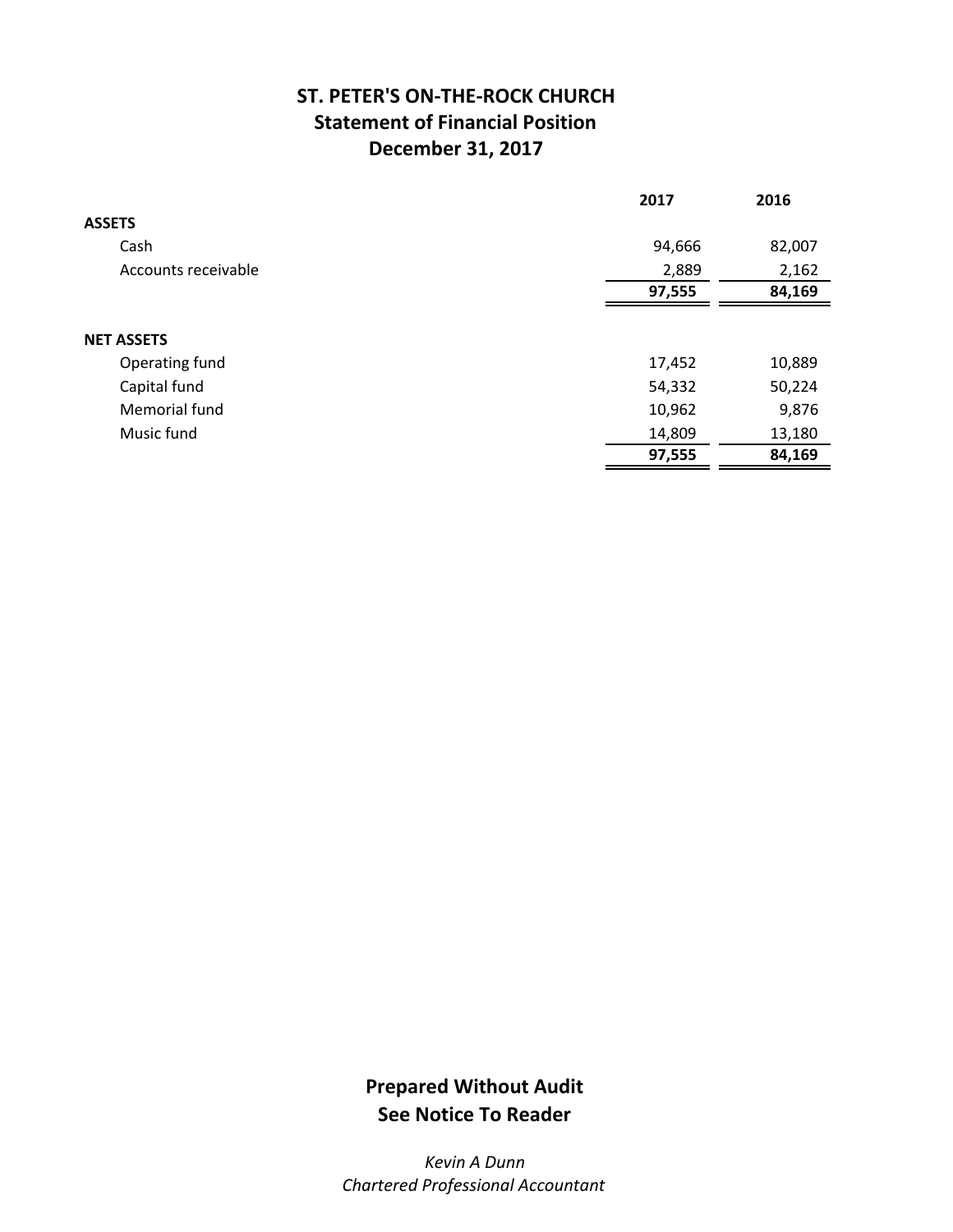### **ST. PETER'S ON‐THE‐ROCK CHURCHStatement of Changes in Net Assets For the year ended December 31, 2017**

|                         | <b>General Fund</b> | <b>Capital Fund</b> | <b>Memorial Fund</b> | <b>Music Fund</b> | <b>Total</b> | 2016   |
|-------------------------|---------------------|---------------------|----------------------|-------------------|--------------|--------|
| Opening fund balances   | 10,889              | 50,224              | 9,876                | 13,180            | 84,169       | 62,163 |
| Net income for the year | 6,068               | 4,108               | 1,580                | 1,629             | 13,385       | 22,644 |
| Capital expenditures    |                     |                     |                      |                   |              | (637)  |
| Closing fund balances   | 16,958              | 54,332              | 11,456               | 14,809            | 97,555       | 84,170 |

#### **Prepared Without Audit See Notice To Reader**

*Kevin A DunnChartered Professional Accountant*